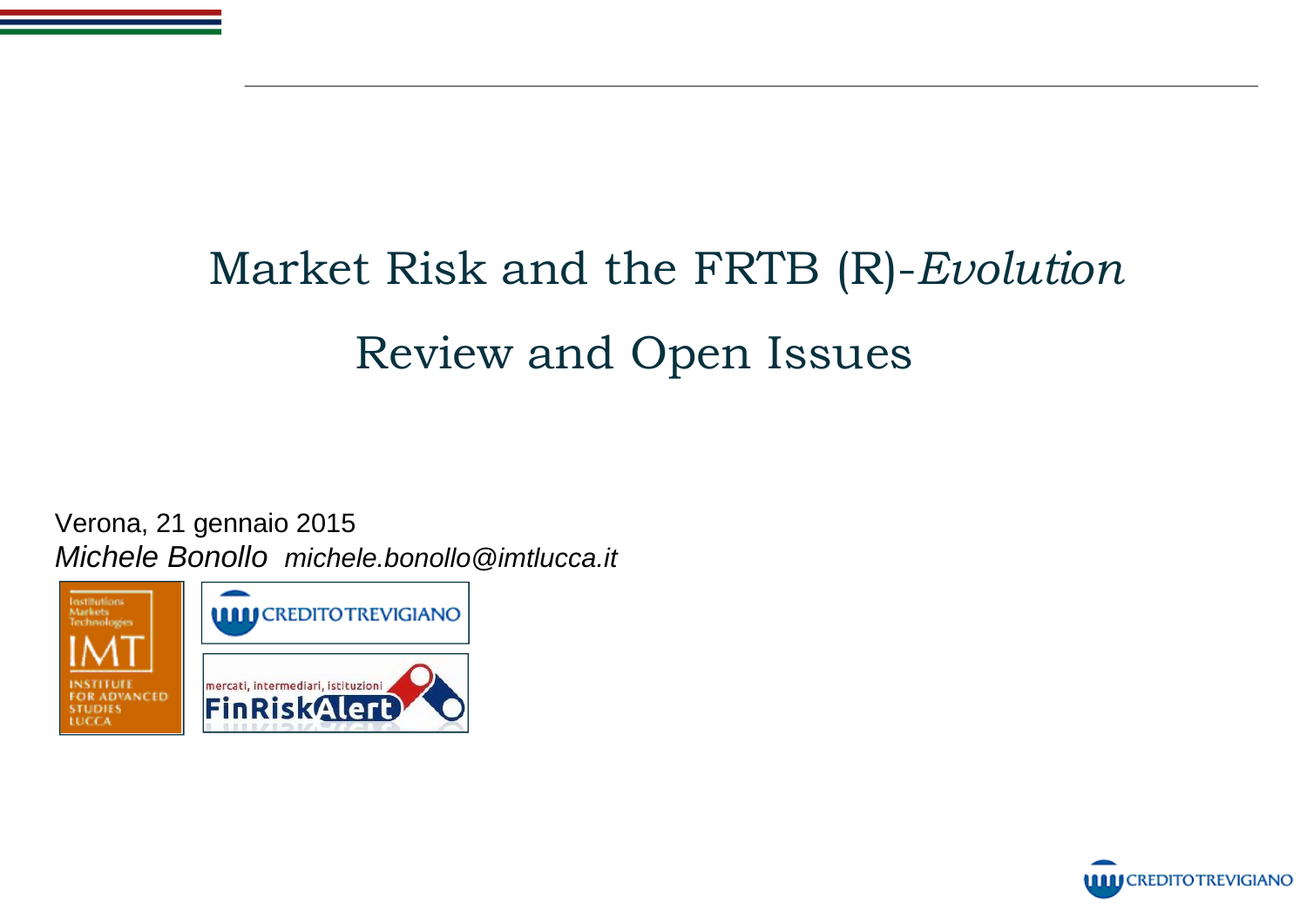

### **A** Market Risk

- General Review
- From Basel 2 to Basel 2.5. Drawbacks

### **B** The FRTB Review

- The Metrics & the Process
- Internal Models. Expected ShortFall
- Standard Models

**C** The ES backtesting

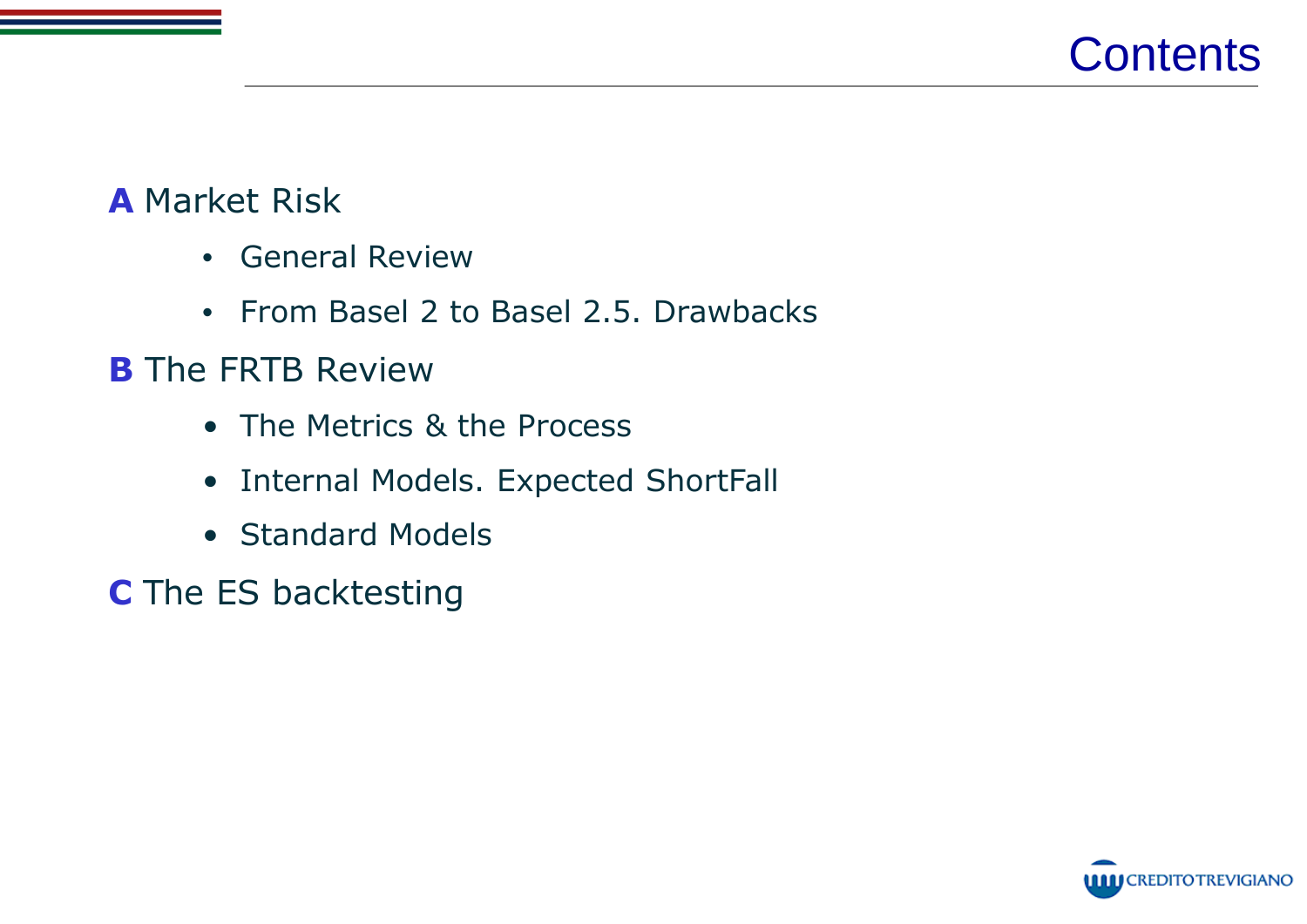# **A** Market Risk

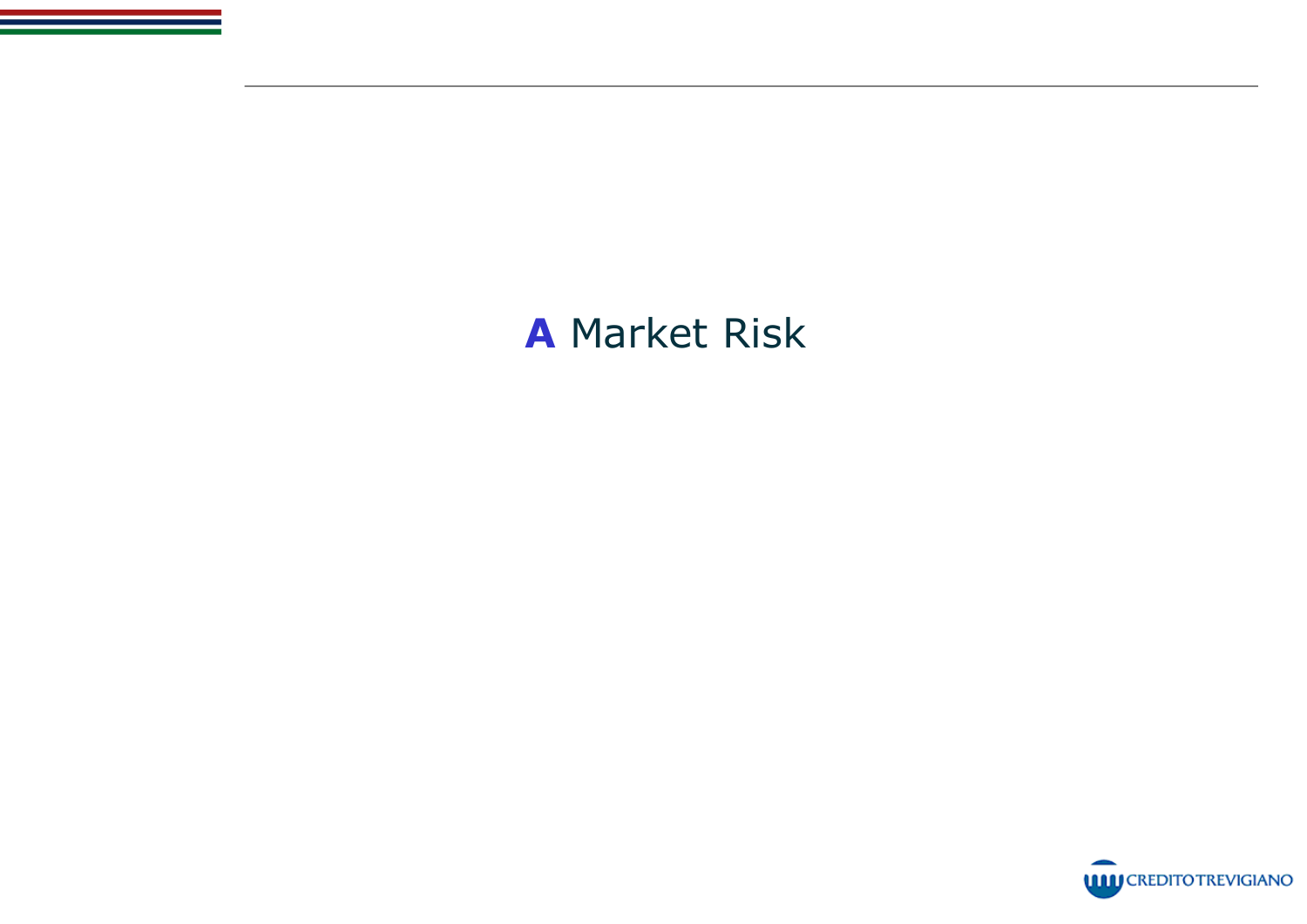The Basel Comittee supervisory approach requires that:

- The banks **measure** their own risks
- The banks must satisfy the rule

*Regulatory Capital > Risks*

(more often scaled to Capital / RWA  $>$  8%, where Risks = RWA  $\times$ 8%)

How to measure the risks? 2 possibles techniques:

- *Standard models*, i.e. grids of coefficients to apply to the exposures
- *Internal Models*, that rely on statistical figures (metrics) in order to capture the risk magnitude with a conservative approach. They are approved by the Central Bank after a very complex *validation* process, concerning statistical properties, the calculation trackability, the ICT systems and so on

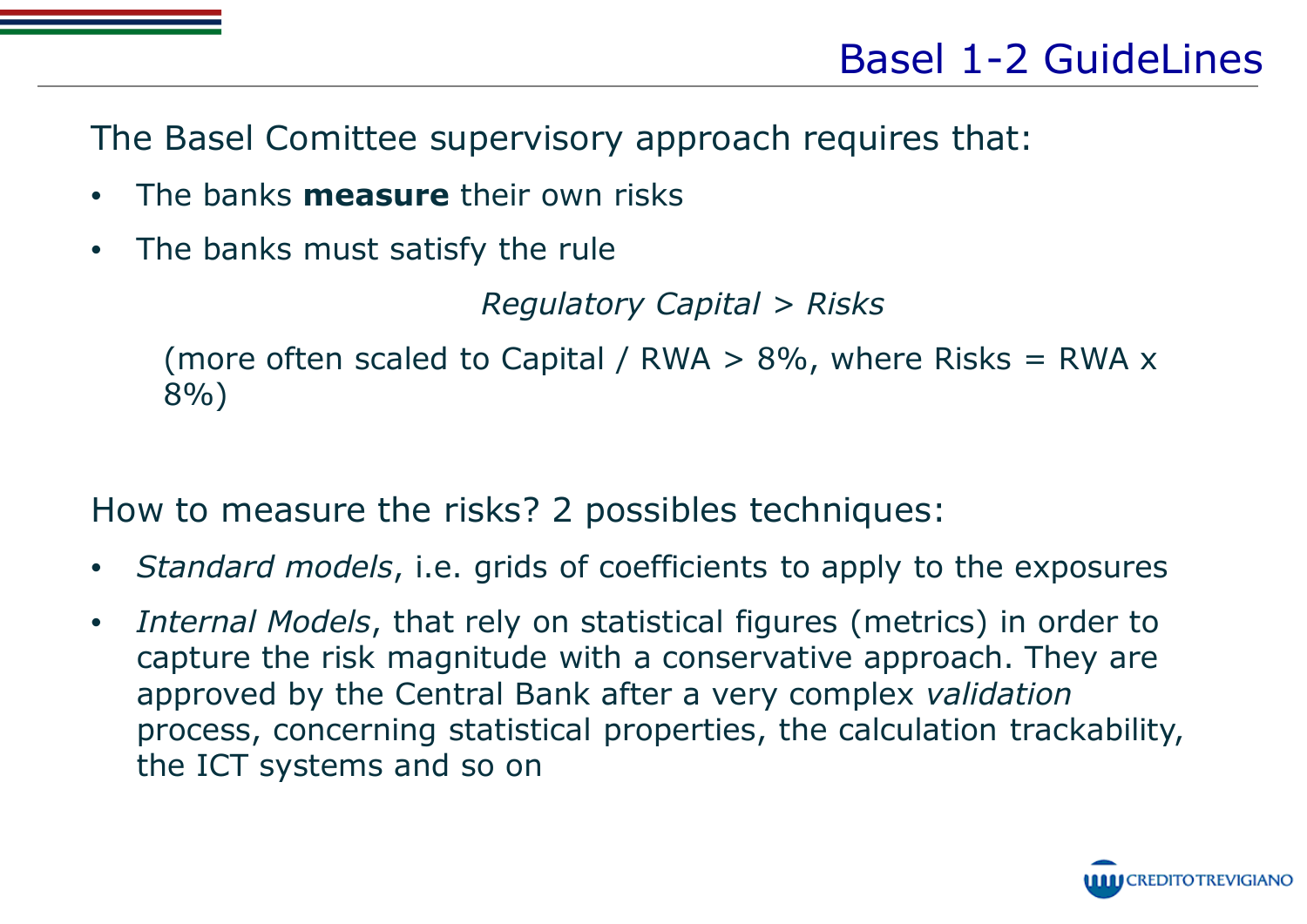### Let us give some practical examples

## Standard Models

- Instrument (or risk factor) opposite positions *off-set*
- **Equity Positions**. For a cash position: 8% as a provision for *generic* risk, 2- 4% as a provision for the *specific* risk
- **Interest rate positions.** Maturity (Or Duration) buckets, hence application of the coefficients of the below list

#### **Derivatives** positions.

- *Delta-Plus* approach
- The *Delta-Gamma-Vega* greeks are needed
- To the **Delta-Gamma** exposures the usual coefficients are applied (e.g. 8%)
- **Vega**. A *relative* shock of **25**% to the current volatility is applied

Tabella 1: Metodo basato sulla scadenza: fasce temporali e fattori di ponderazione

|        | Fasce temporali di scadenza                             |  |               |                |  |  |                               |               | <b>Fattori</b><br>di<br>pondera<br>zione |                    |        |      |        |
|--------|---------------------------------------------------------|--|---------------|----------------|--|--|-------------------------------|---------------|------------------------------------------|--------------------|--------|------|--------|
| Zone   | cedola pari o superiore al 3%<br>cedola inferiore al 3% |  |               |                |  |  |                               |               |                                          |                    |        |      |        |
|        | fino a 1 mese                                           |  |               |                |  |  |                               | fino a 1 mese |                                          |                    |        |      |        |
|        | da oltre 1 mese fino a 3 mesi                           |  |               |                |  |  | da oltre 1 mese fino a        |               |                                          |                    | $_{3}$ | mesi | 0,20%  |
| Zona 1 | da oltre 3 mesi fino a 6 mesi                           |  |               |                |  |  | da oltre                      | 3             | mesi                                     | fino a             | 6      | mesi | 0,40%  |
|        | da oltre 6 mesi fino a 1 anno                           |  |               |                |  |  | da oltre                      | 6             | mesi                                     | fino a             | 1      | anno | 0,70%  |
|        | da oltre 1 anno                                         |  |               | fino a 2 anni  |  |  | da oltre 1                    |               | anno                                     | $finoa$ 1.9        |        | anni | 1,25%  |
| Zona 2 | da oltre 2                                              |  | anni          | fino a 3 anni  |  |  | da oltre 1.9 anni             |               |                                          | fino $a$ 2.8       |        | anni | 1,75%  |
|        | da oltre 3 anni                                         |  |               | fino a 4 anni  |  |  | da oltre 2,8 anni             |               |                                          | fino $a \quad 3.6$ |        | anni | 2,25%  |
|        | da oltre 4 anni                                         |  |               | fino a 5 anni  |  |  | da oltre 3,6 anni             |               |                                          | fino $a \neq 4.3$  |        | anni | 2,75%  |
|        | da oltre 5 anni                                         |  |               | fino a 7 anni  |  |  | da oltre 4,3 anni             |               |                                          | fino $a$ 5.7       |        | anni | 3,25%  |
|        | da oltre 7                                              |  | anni          | fino a 10 anni |  |  | da oltre 5,7 anni             |               |                                          | fino $a$ 7.3       |        | anni | 3,75%  |
|        | da oltre 10 anni                                        |  |               | fino a 15 anni |  |  | da oltre 7,3 anni             |               |                                          | fino $a$ 9.3       |        | anni | 4,50%  |
| Zona 3 | da oltre 15 anni fino a 20 anni                         |  |               |                |  |  | da oltre 9.3 anni fino a 10.6 |               |                                          |                    |        | anni | 5,25%  |
|        |                                                         |  | oltre 20 anni |                |  |  | da oltre 10.6 anni            |               |                                          | fino a             | -12    | anni | 6,00%  |
|        |                                                         |  |               |                |  |  | da oltre 12 anni              |               |                                          | fino a             | 20     | anni | 8,00%  |
|        |                                                         |  |               |                |  |  |                               |               | oltre 20 anni                            |                    |        |      | 12,50% |

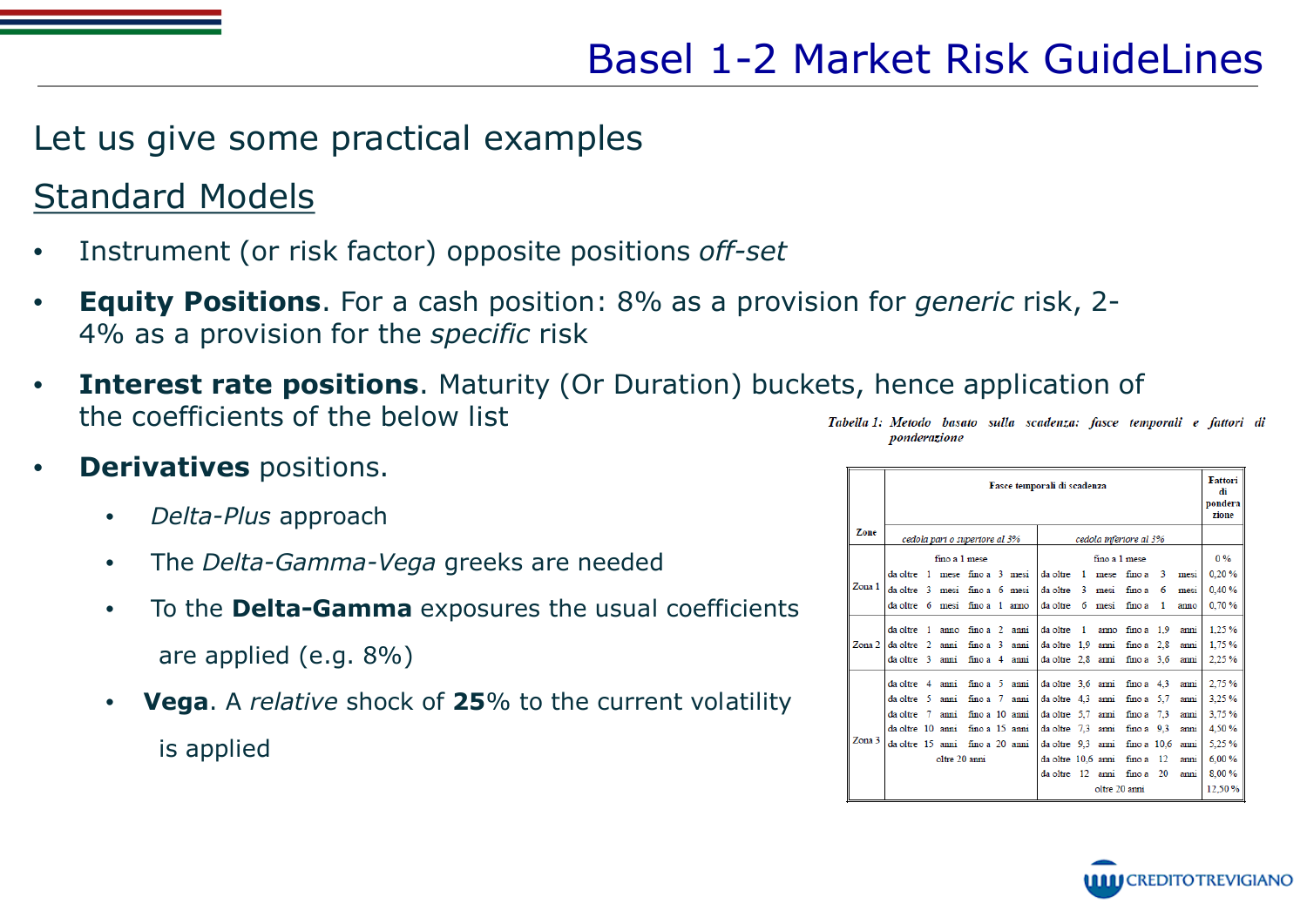#### Internal Models

- At a global level the *VaR* is calculated, *VaR* = *V*  $\times$  *F*<sup>-1</sup>( $\alpha$ ) is the quantile of the  $(\epsilon)$  return distribution of the portfolio
- The VaR is a 10 days 99%.
- The Bank can apply for the validation of generic vs. specific risk cross the main asset classes: interest rate, equity, forex, ...
- The capital requirement is not simply 10d-99% VaR, but

*Capital Requirement* =  $MAX(VaR_t, \beta X VaR_M)$ 

#### Where

 $VaR_t$  and  $VaR_M$  are respectively the last and the average VaR of the period (quarter)

 $\beta = (3 + x)$ , where x depends form the *backtesting* properties of the VaR, e.g. how many times the P&L exceeds the VaR over 1 year of daily data. Look at the below table.

| Numero di scostamenti | Fattore di maggiorazione |  |  |  |  |
|-----------------------|--------------------------|--|--|--|--|
| meno di 5             | 0,00                     |  |  |  |  |
| 5                     | 0,40                     |  |  |  |  |
| 6                     | 0,50                     |  |  |  |  |
|                       | 0,65                     |  |  |  |  |
| 8                     | 0,75                     |  |  |  |  |
| 9                     | 0,85                     |  |  |  |  |
| 10 o più              | 1,00                     |  |  |  |  |

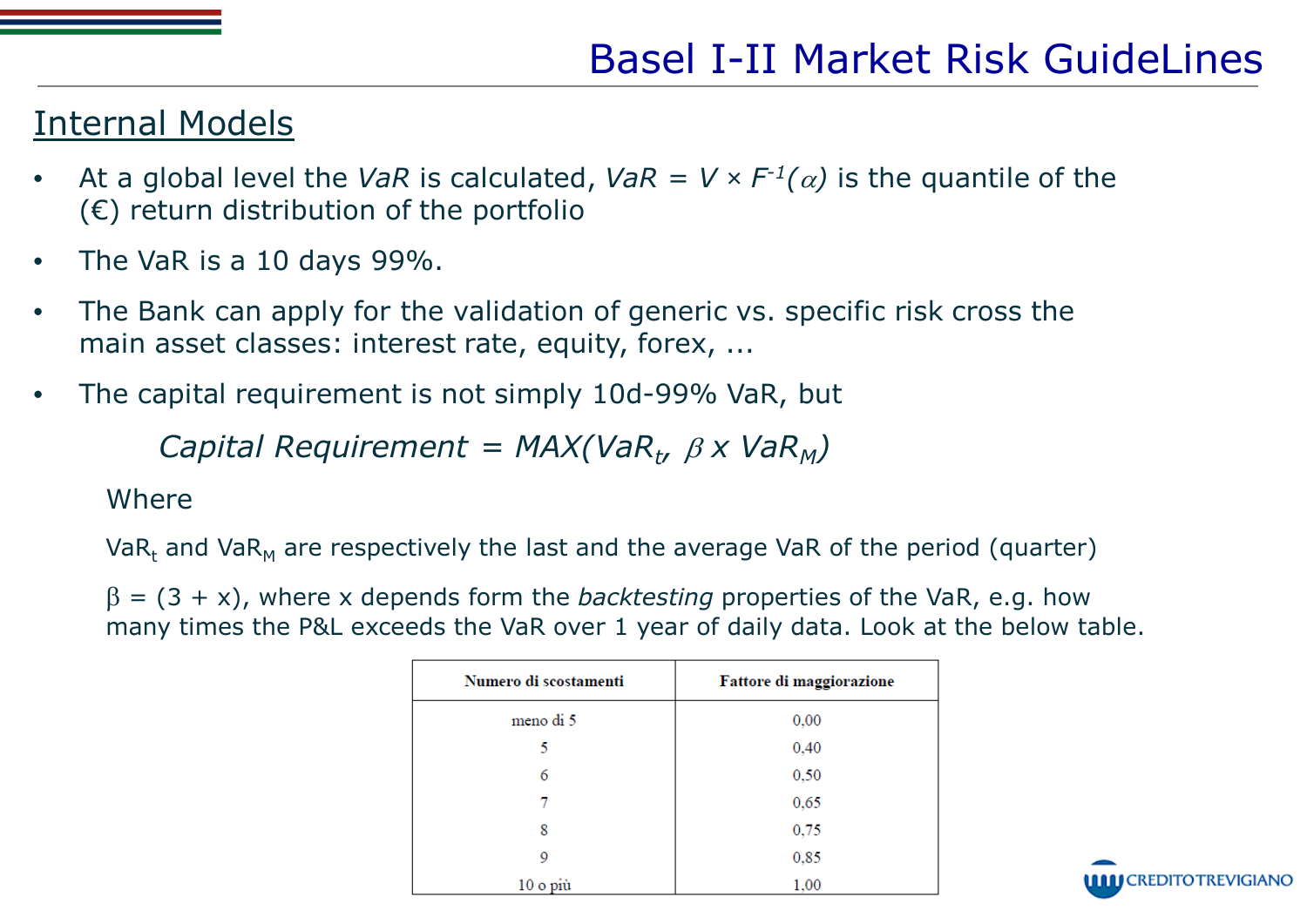After the first phase of the crisis (2008-2009) a first response was the so called Basel 2.5 reform, that is a revision of the market risk capital requirements. Below the two seminal Basel papers, that came in force by the CRDIII (Capital requirement Directive III) of the European Union on january, 2011.



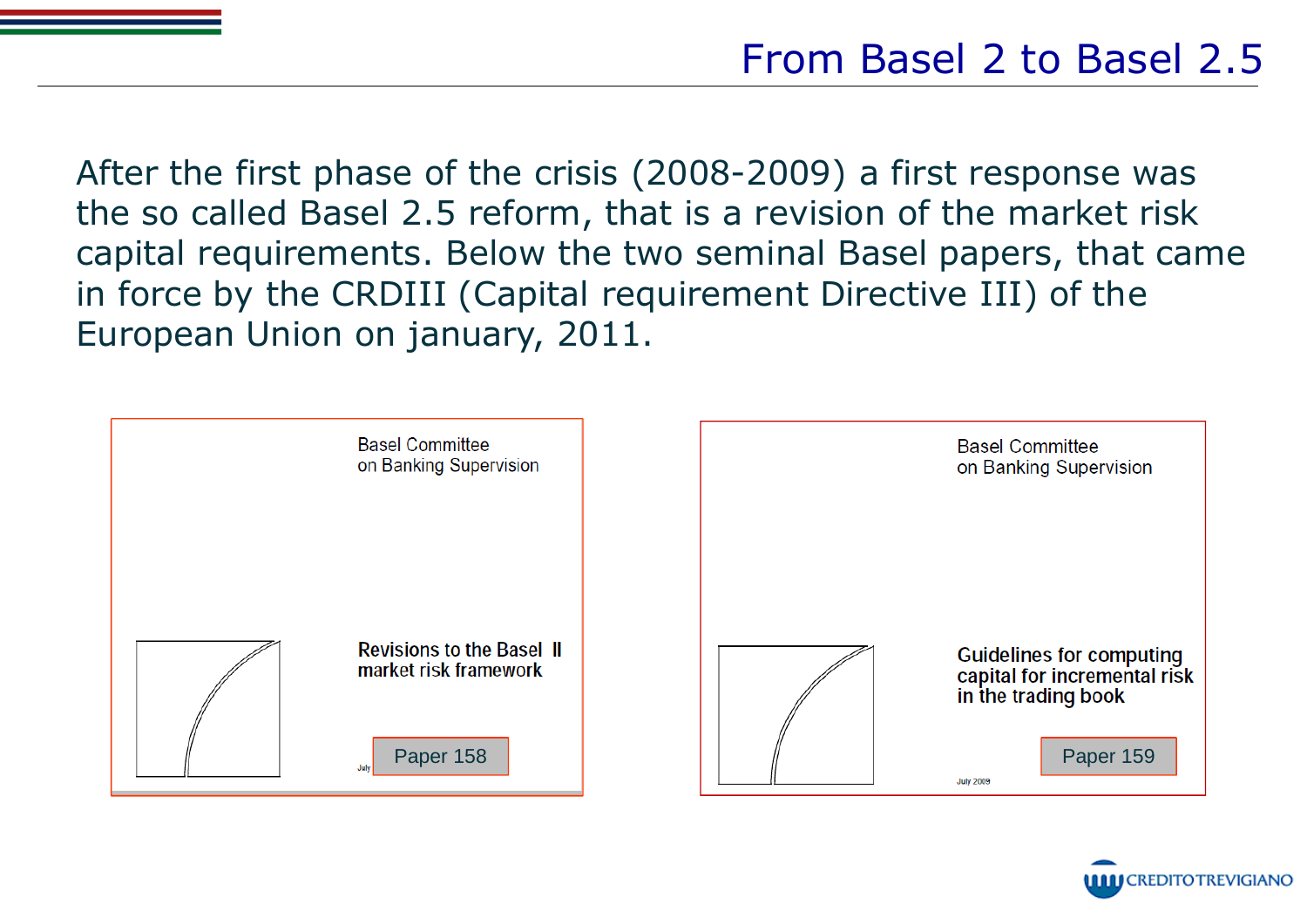The general consensus after the crisis was that the B2 framework did not capture some **sources** of risk of the trading book (e.g. default risk of bonds) or **extreme** events. Then 2 new risks measures were stated:

- *StressedVaR*, a VaR calculated over a (at least 3 years) period of stress in the markets, w.r.t. the Bank actual porfolio.
- *IRC*, **I**ncremental **R**isk **C**harge, the risk of losses (mainly in bond portfolios) due to default and migration event. It must me calculated with 1 year horizon 99.9% confidence level, to make it comparable with the credit risk set up. Infact we recall that the credit risk capital measure is a stylized VaR (infinite granularity, 1 background risk factor) that aims to mimic a «structural» approach. It was defined by Gordy in the first 2000's.

The 2 new risk measures pose several hard challenges. Example: how to check (and to monitor) the time window where we calculate the StresssedVaR? To select a time frame with some «black Friday» would be a quite stupid approach. We must work w.r.t. to the **bank exposures**. The bank could be *delta short*, *vega long*..differently over its sub portfolios....

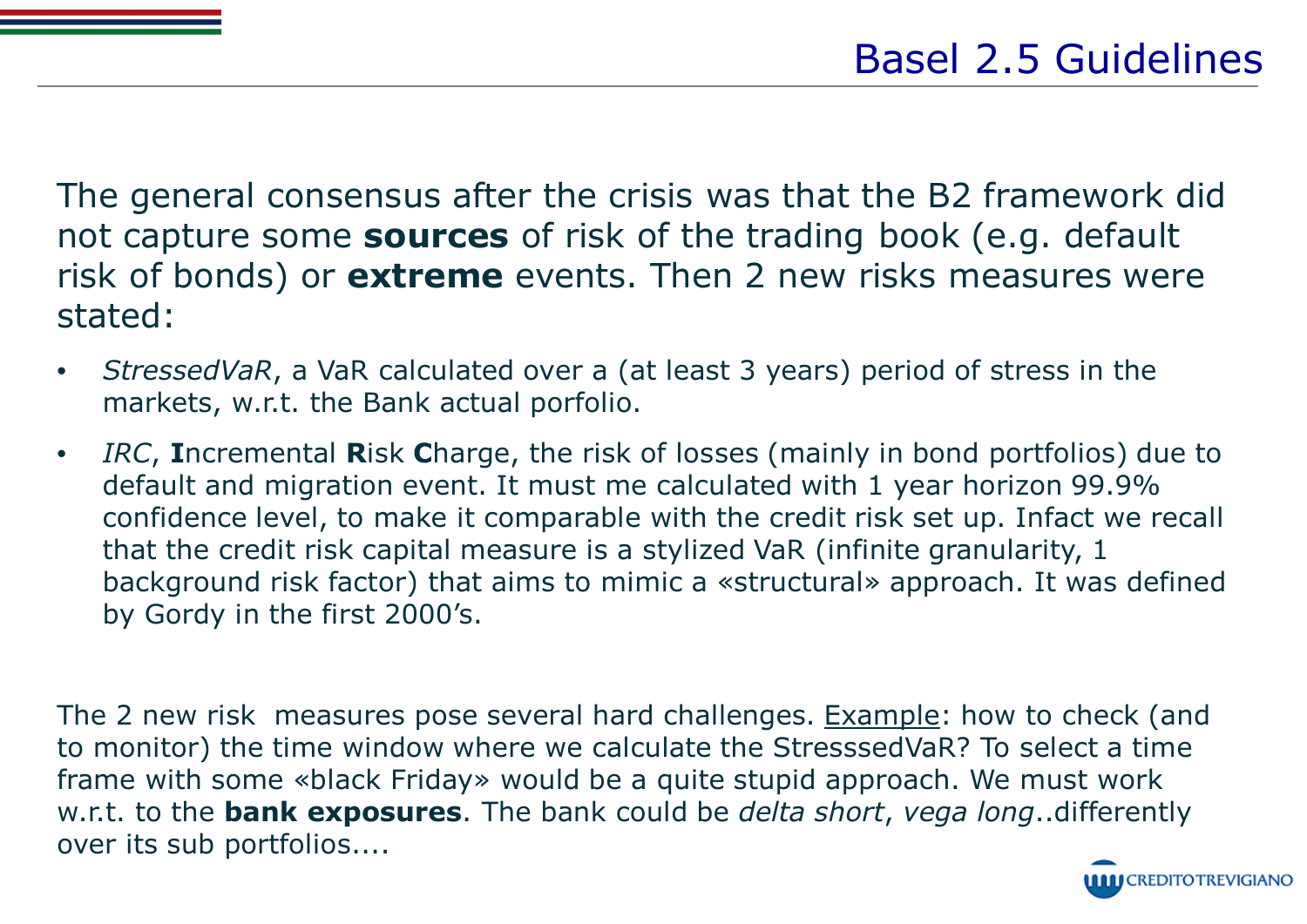The main weakness of the Basel 2.5 is the new capital requirement formula for the banks with the internal models (from Circ.263 Bank of Italy)

 $C_t = max[VaR_{t-1}; \beta, VaR] + max[svaR_{t}; \beta, svaR]$ 

 $+ max[IRC_{\tau};IRC] + max[APR_{\tau};APR;APR{}$  Floor]

#### Briefly, *Double Counting*!! Infact

- VaR «+» SVaR means to measure twice the same risk, the first one with current parameters, the second one with a stressed version
- IRC wants to capture also the migration (downgrade) risk, but it is partially already embedded in the specific issuer risk, with the 10days spread movements.

Moreover, the 2.5 reform did not penalize the standard model, except an increase in the equity specific risk (from 4% to 8%). Hence we observed a paradox. The banks that have invested a lot of time and money in quantitative (internal) models had a capital charge **gretaer** than the banks that adopted the very raw standard models

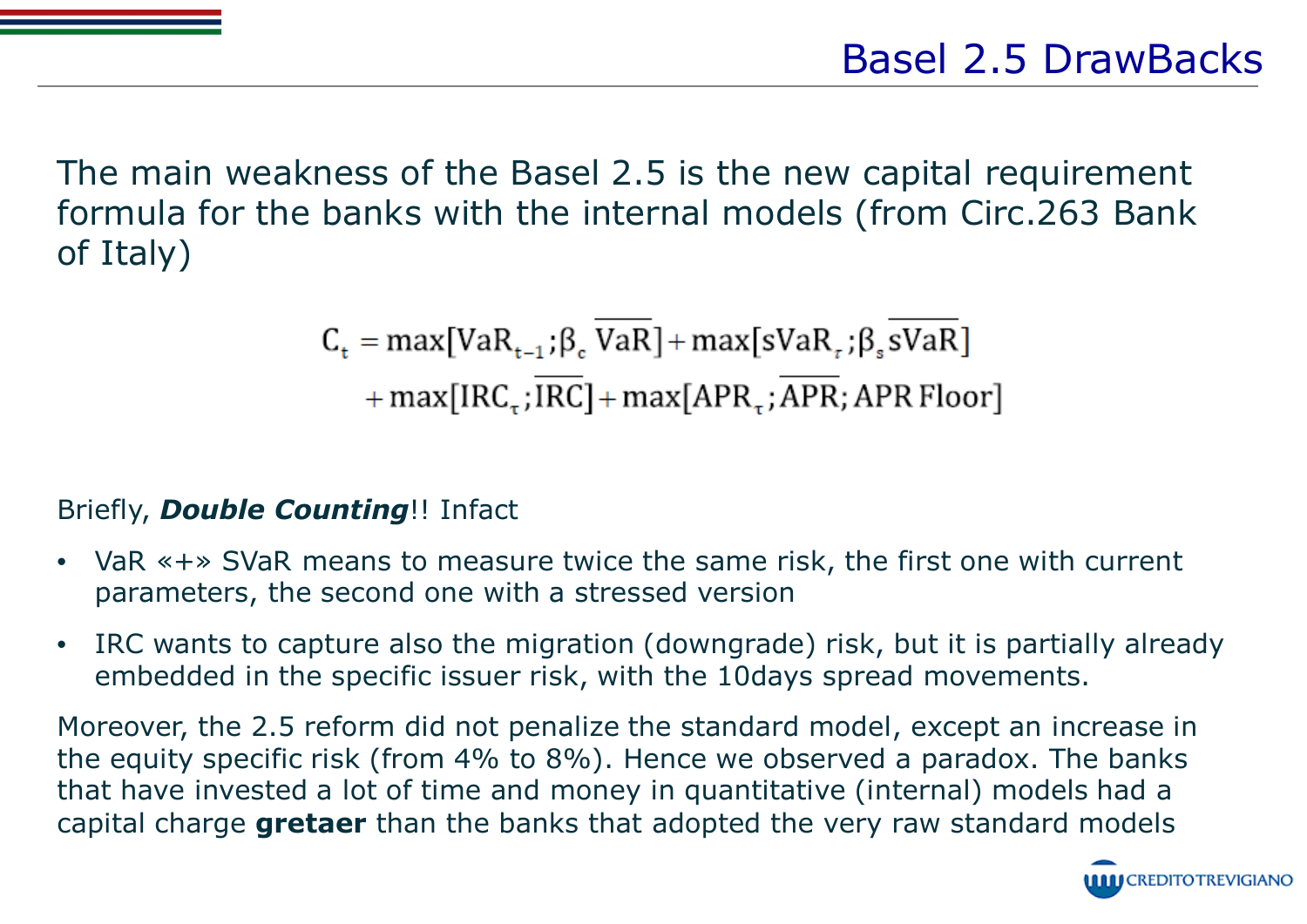# **B** the FRB Review

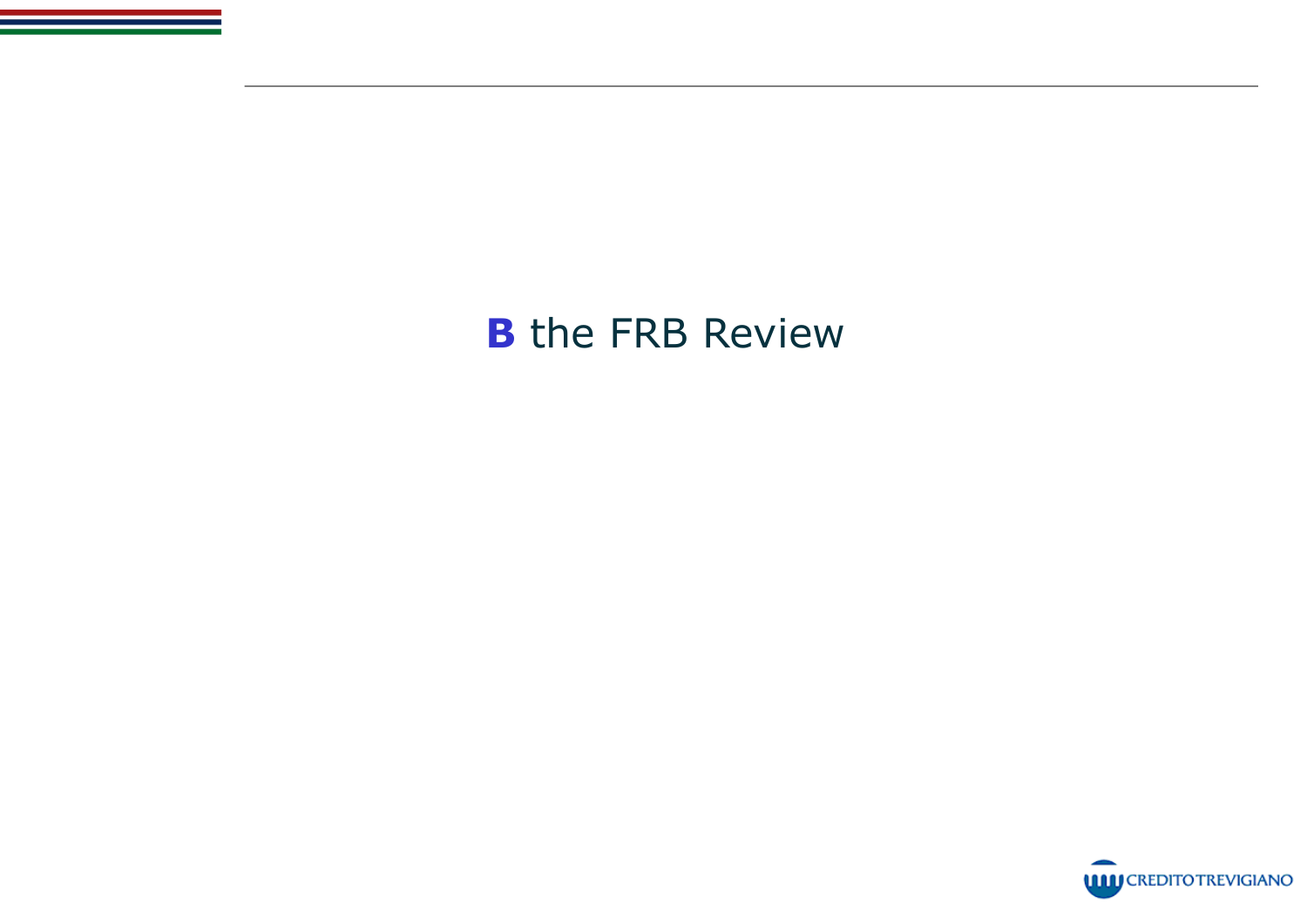# The FRTB reform

Because of the general criticism about Basel 2.5, new studies started. In 2014 december, the BCBS issued the third version of the *fundamental review of the trading book*. Some QIS (Quantitative impact studies) were performed in last years to test and to calibrate the new reform. The new consultative steps has its deadline on february, 20. Then we will have the official version. The BCBS wrote it wants «to publish the final revised Accord text within an appropriate time frame». It could come into force (EU regulation) on 2017-2018. Below the 2 main papers



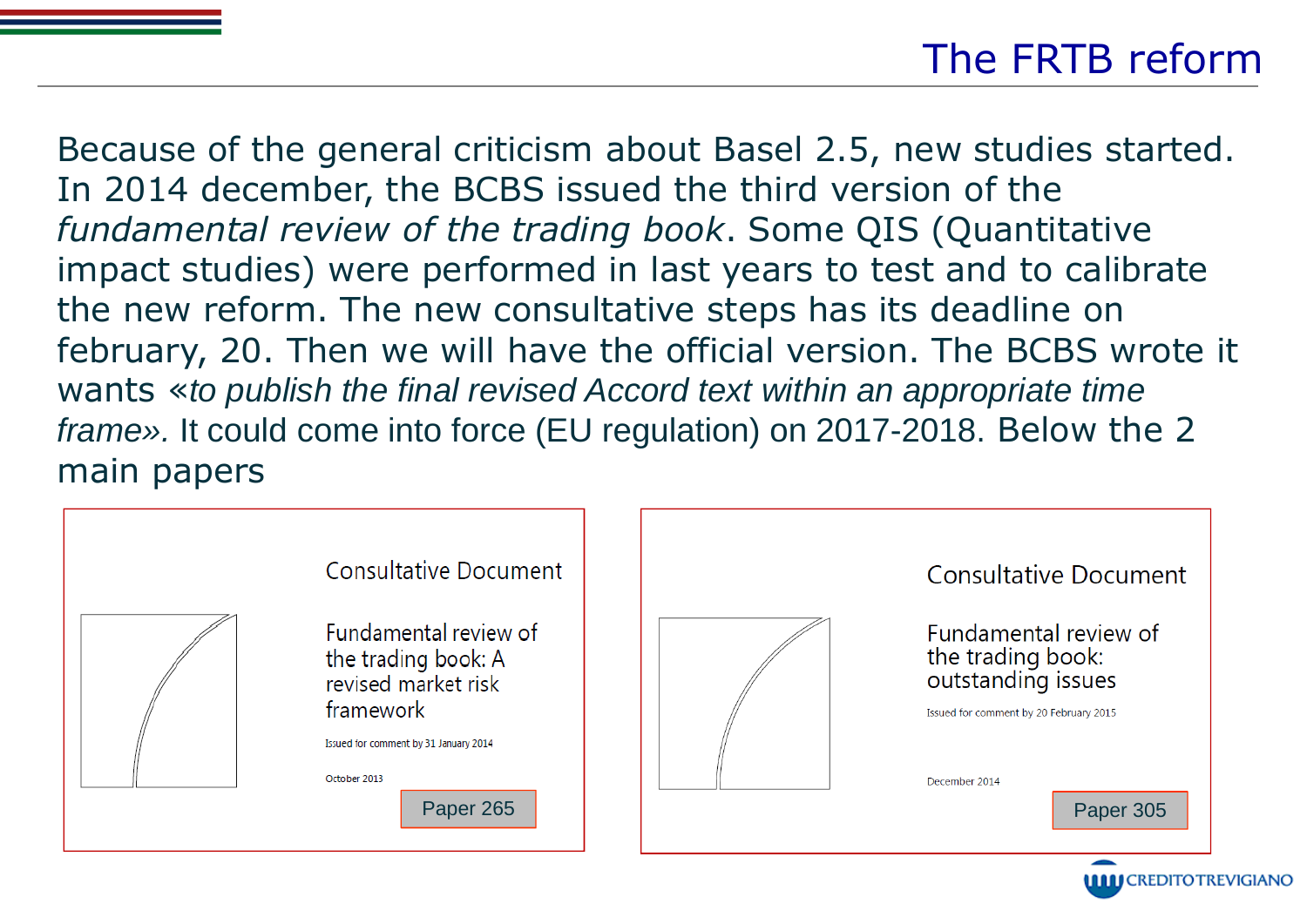For a detailed review of the FRTB, see (Bonollo, www.finriskalert.it). Let us summarize the main innovation points:

## **Metrics**

- *Stressed VaR* was **canceled**, raplaced by the general principle of taking in to account an adequate time frame for stressed periods
- The IRC has been **replaced** the the *IDR*, *Incremental Default Risk*, with **only** the default effect
- VaR is replaced by a **97.5**% Expected shortfall (ES)
- The *10day*s horizon is now flexible
- *Standard Models*. More sophisticated, with a more granular segmentation of risk weights and several correlation matrix for the *diversification* effects.

### � The **double counting effect disappeared**

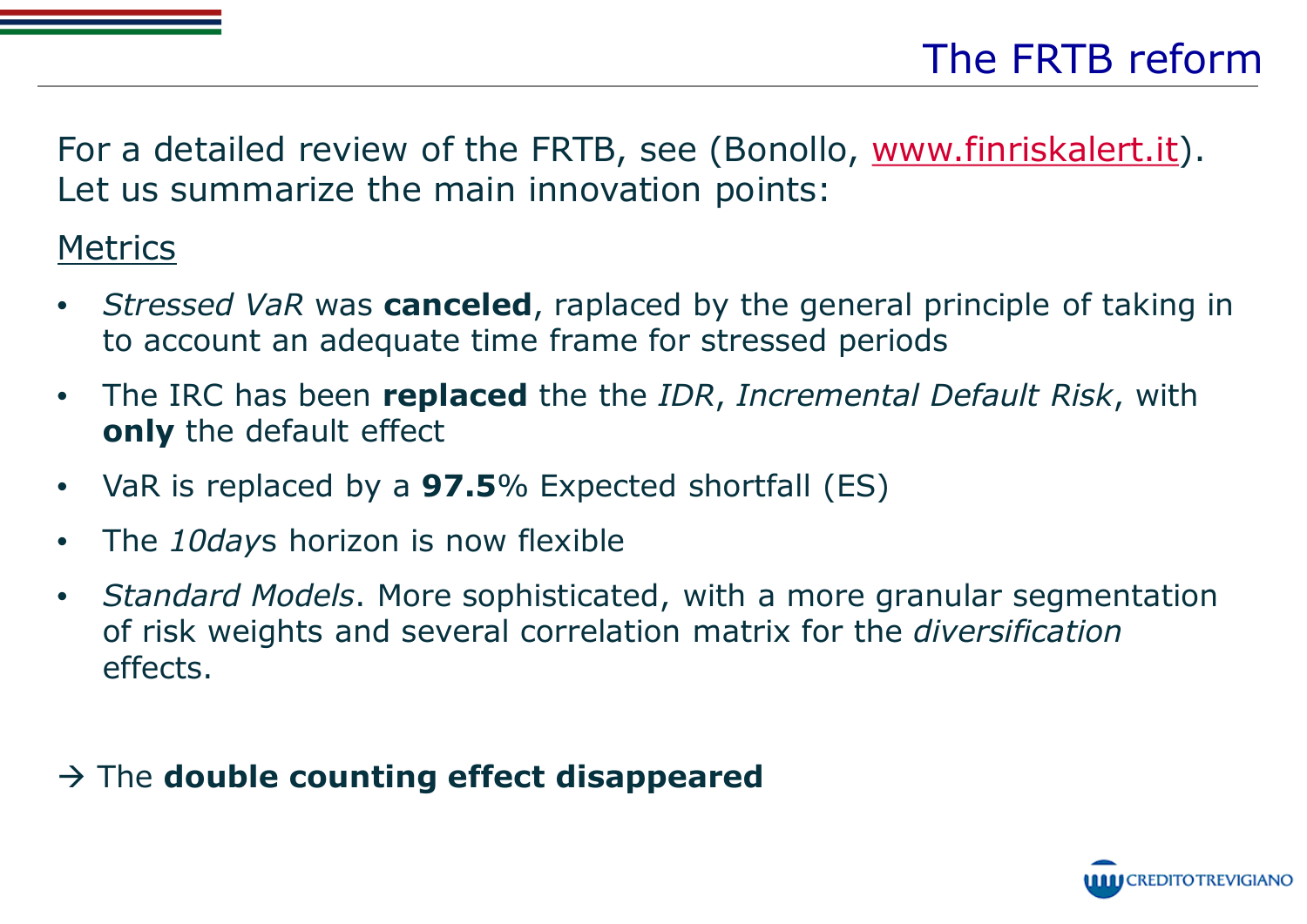### Process

- A more complete definition of the boundary between *trading book* (= market risk) vs. *banking book* (= credit risk). More constraints on the switch to **avoid arbitrage**
- More granular validation process (*desk level*)
- In the backtesting procedures (accuracy out of sample, forecasting properties of the risk measures) focus on the *P&L attribution*
- Effectiveness of the reporting process in the desk trading lifecycle

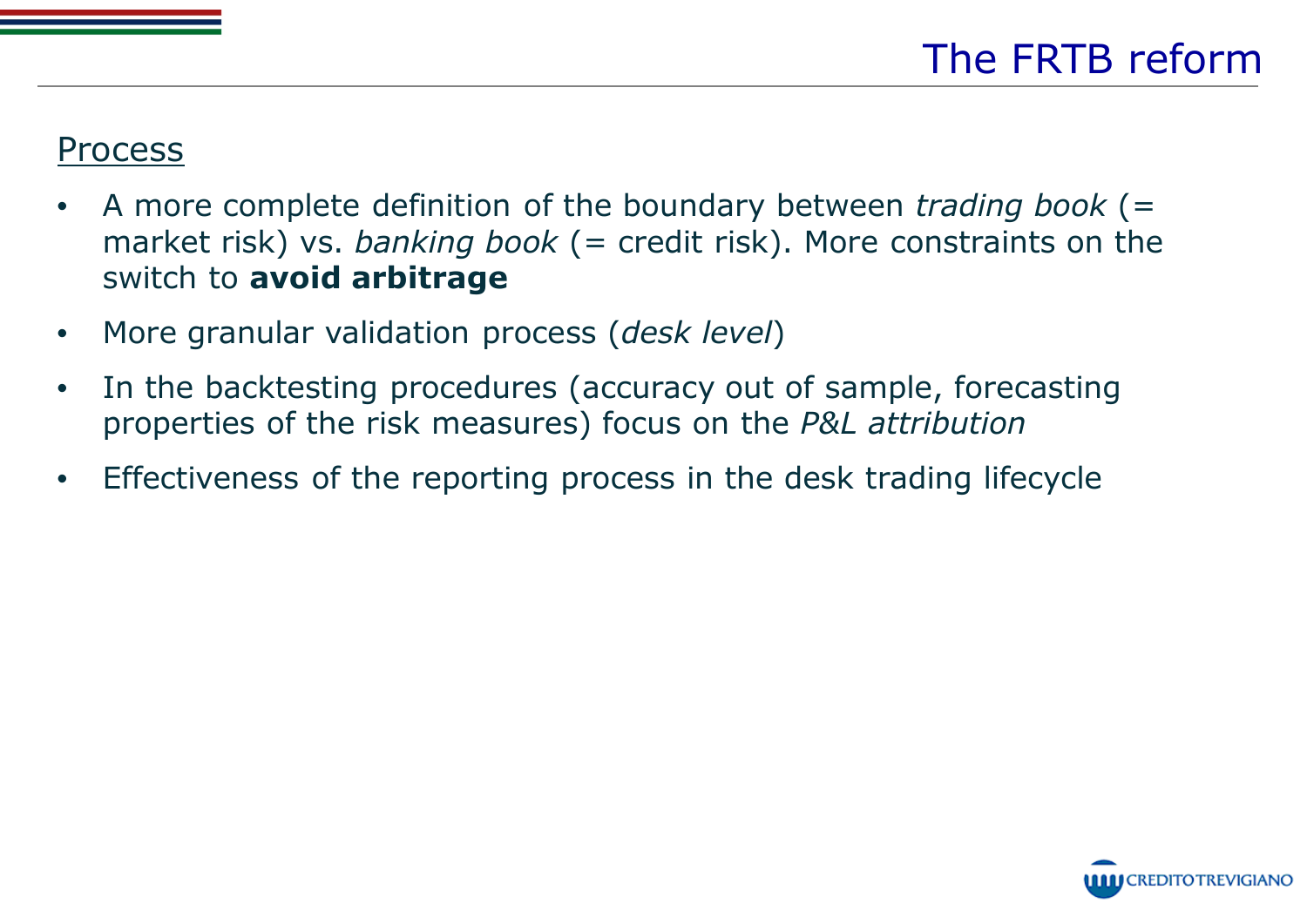

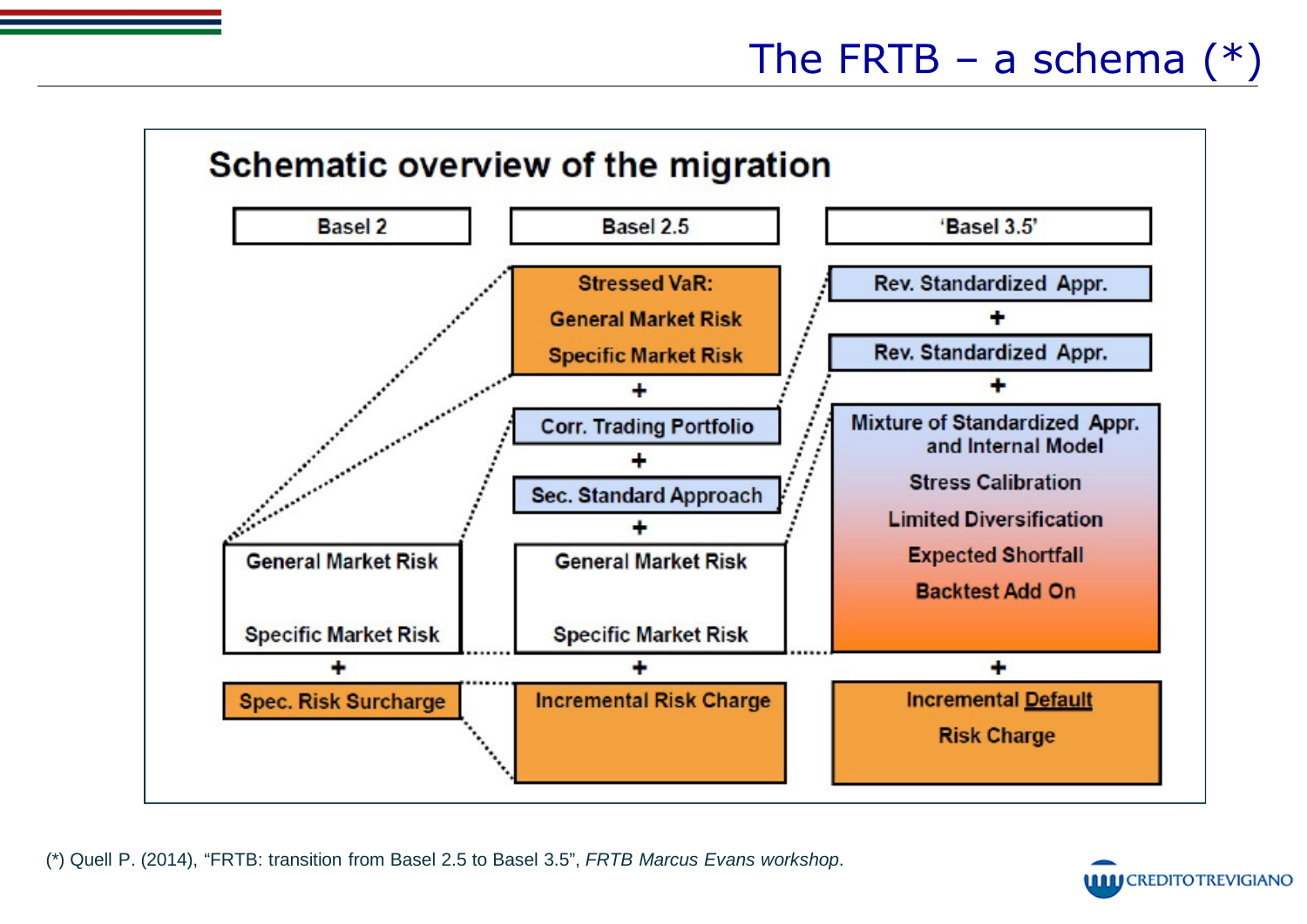# FRTB – Standard Models. Equity Example

The calculation is based on **sensitivities**

#### (exposures, by the bank), **risk weigts (**by the BCBS) and **correlation matrices**

(by BCBS). Below the general formula

$$
K_b = \sqrt{\sum_i RW_i^2MV_i^2 + \sum_i \sum_{j \neq i} \rho_{ij}RW_iMV_iRW_jMV_j}
$$

| <b>Bucket number</b>   | Risk weight (percentage of equity price) |
|------------------------|------------------------------------------|
| 1                      | 55                                       |
| $\overline{2}$         | 60                                       |
| 3                      | 45                                       |
| 4                      | 55                                       |
| 5                      | 30                                       |
| 6                      | 35                                       |
| 7                      | 40                                       |
| 8                      | 50                                       |
| 9                      | 70                                       |
| 10                     | 50                                       |
| <b>Residual bucket</b> | 70                                       |

60. Sensitivities should first be assigned to a bucket according to the buckets defined in the following table:

| <b>Bucket number</b> | Size  | Region                    | Sector                                                                                                                  |  |  |  |  |
|----------------------|-------|---------------------------|-------------------------------------------------------------------------------------------------------------------------|--|--|--|--|
| 1                    |       |                           | Consumer goods and services, transportation and<br>storage, administrative and support service activities,<br>utilities |  |  |  |  |
| 2                    |       | Emerging market economies | Telecommunications, industrials                                                                                         |  |  |  |  |
| 3                    | Large |                           | Basic materials, energy, agriculture, manufacturing,<br>mining and quarrying                                            |  |  |  |  |
| 4                    |       |                           | Financials including gov't-backed financials, real estate<br>activities, technology                                     |  |  |  |  |
| 5                    |       |                           | Consumer goods and services, transportation and<br>storage, administrative and support service activities,<br>utilities |  |  |  |  |
| 6                    |       |                           | Telecommunications, industrials                                                                                         |  |  |  |  |
| 7                    |       | Advanced economies        | Basic materials, energy, agriculture, manufacturing,<br>mining and quarrying                                            |  |  |  |  |
| 8                    |       |                           | Financials including gov't-backed financials, real estate<br>activities, technology                                     |  |  |  |  |
| 9                    |       | Emerging market economies | All sectors                                                                                                             |  |  |  |  |
| 10                   | Small | Advanced economies        | All sectors                                                                                                             |  |  |  |  |

 $71$ The correlation parameters  $v_{bc}$  applying to sensitivity or risk exposure pairs across different non-residual buckets are set out in the following table:

| <b>Buckets</b> | 1   | 2   | 3   | 4   | 5   | 6   | 7   | 8                        | 9   | 10  |
|----------------|-----|-----|-----|-----|-----|-----|-----|--------------------------|-----|-----|
| 1              | -   | 15% | 15% | 15% | 10% | 10% | 10% | 10%                      | 10% | 10% |
| 2              | 15% | -   | 15% | 15% | 10% | 10% | 10% | 10%                      | 10% | 10% |
| 3              | 15% | 15% | -   | 15% | 10% | 10% | 10% | 10%                      | 10% | 10% |
| 4              | 15% | 15% | 15% | -   | 10% | 10% | 10% | 10%                      | 10% | 10% |
| 5              | 10% | 10% | 10% | 10% | -   | 20% | 20% | 20%                      | 10% | 15% |
| 6              | 10% | 10% | 10% | 10% | 20% | -   | 20% | 20%                      | 10% | 15% |
| 7              | 10% | 10% | 10% | 10% | 20% | 20% | -   | 20%                      | 10% | 15% |
| 8              | 10% | 10% | 10% | 10% | 20% | 20% | 20% | $\overline{\phantom{m}}$ | 10% | 15% |
| 9              | 10% | 10% | 10% | 10% | 10% | 10% | 10% | 10%                      |     | 10% |
| 10             | 10% | 10% | 10% | 10% | 15% | 15% | 15% | 15%                      | 10% |     |

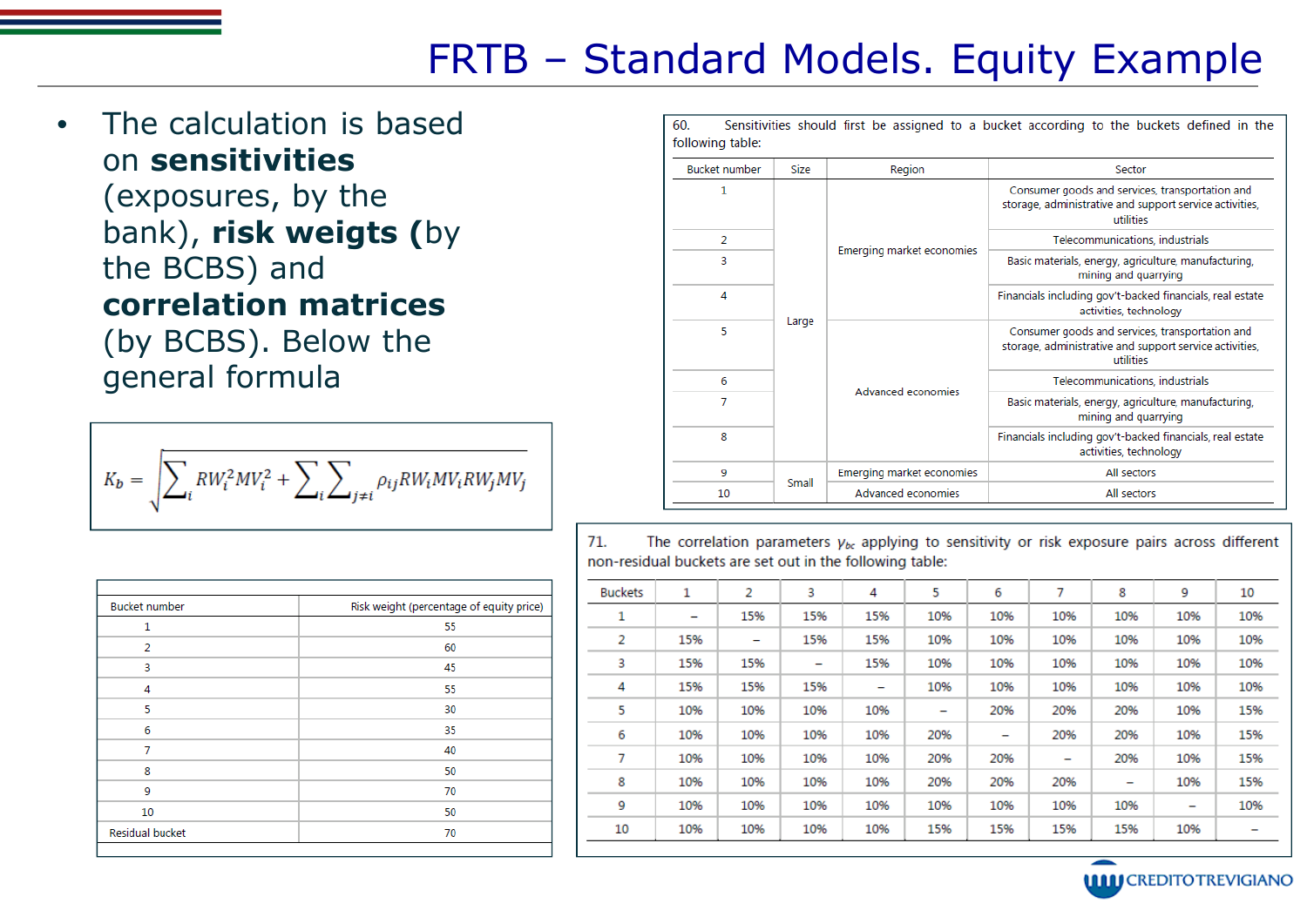# **A** Expected Shortfall Backtesting

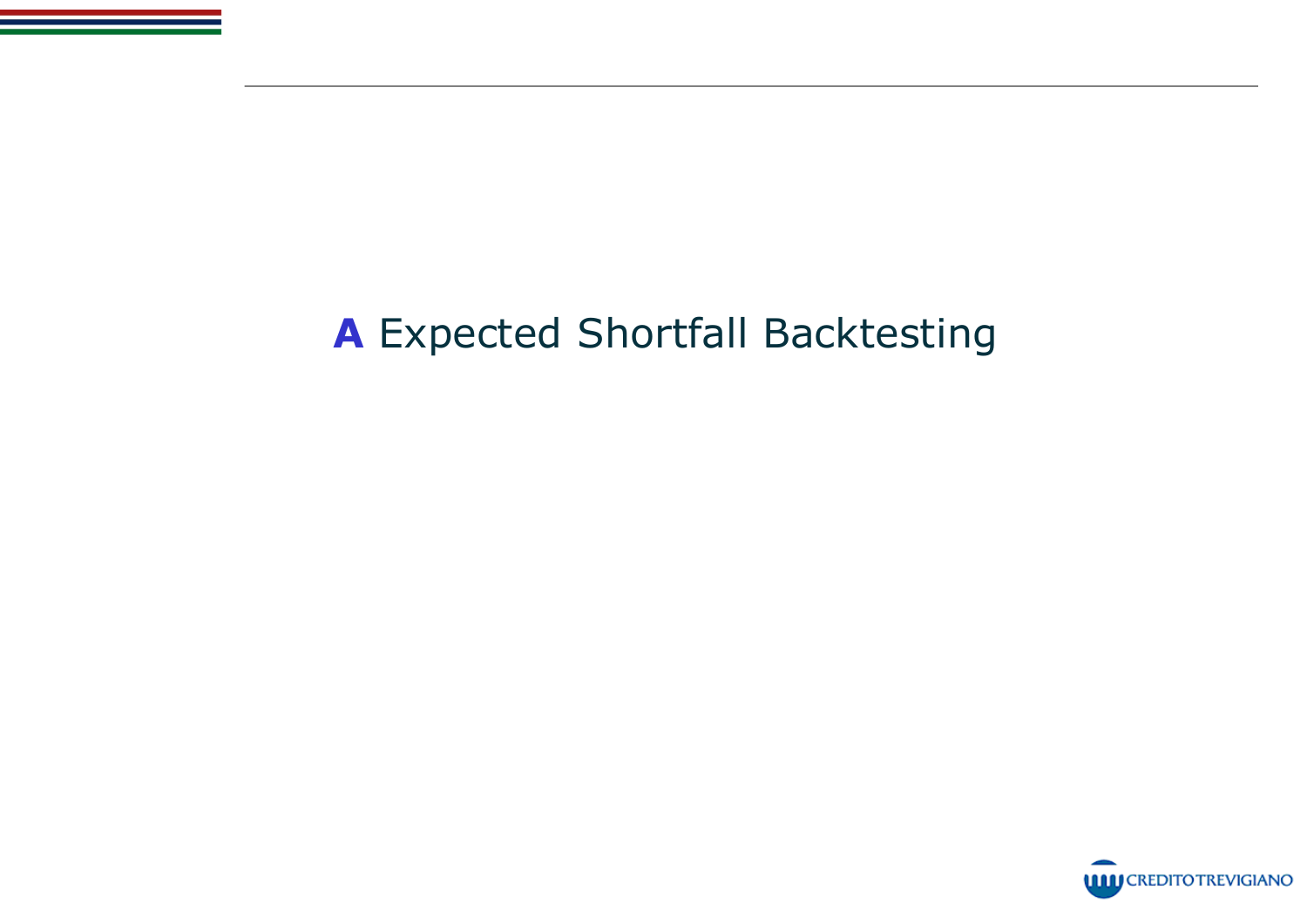- Under simple assumptions, to backtest the VaR is quite simple.
- If se assume that the returns are (at least) independent then for each day the probability thet the P&L excess (break) the quantile level is exactly  $\alpha$ .
- Then, we can run a classical statistical test for a *binomial* random variable, where
	- We count the *excesses* (usually over a 250 days period)
	- Our *Null Hypothesis* is H<sub>0</sub>: Prob(P&L < VaR) =  $\alpha$
	- By the binomial table or normal approximation we get the rejection table. BCBS defined a penality as below
	- Many other extensions in the literature

| # BREACHES   |       |
|--------------|-------|
| <b>GREEN</b> | 0-4   |
| AMBER        | 5-9   |
| RED          | $10+$ |

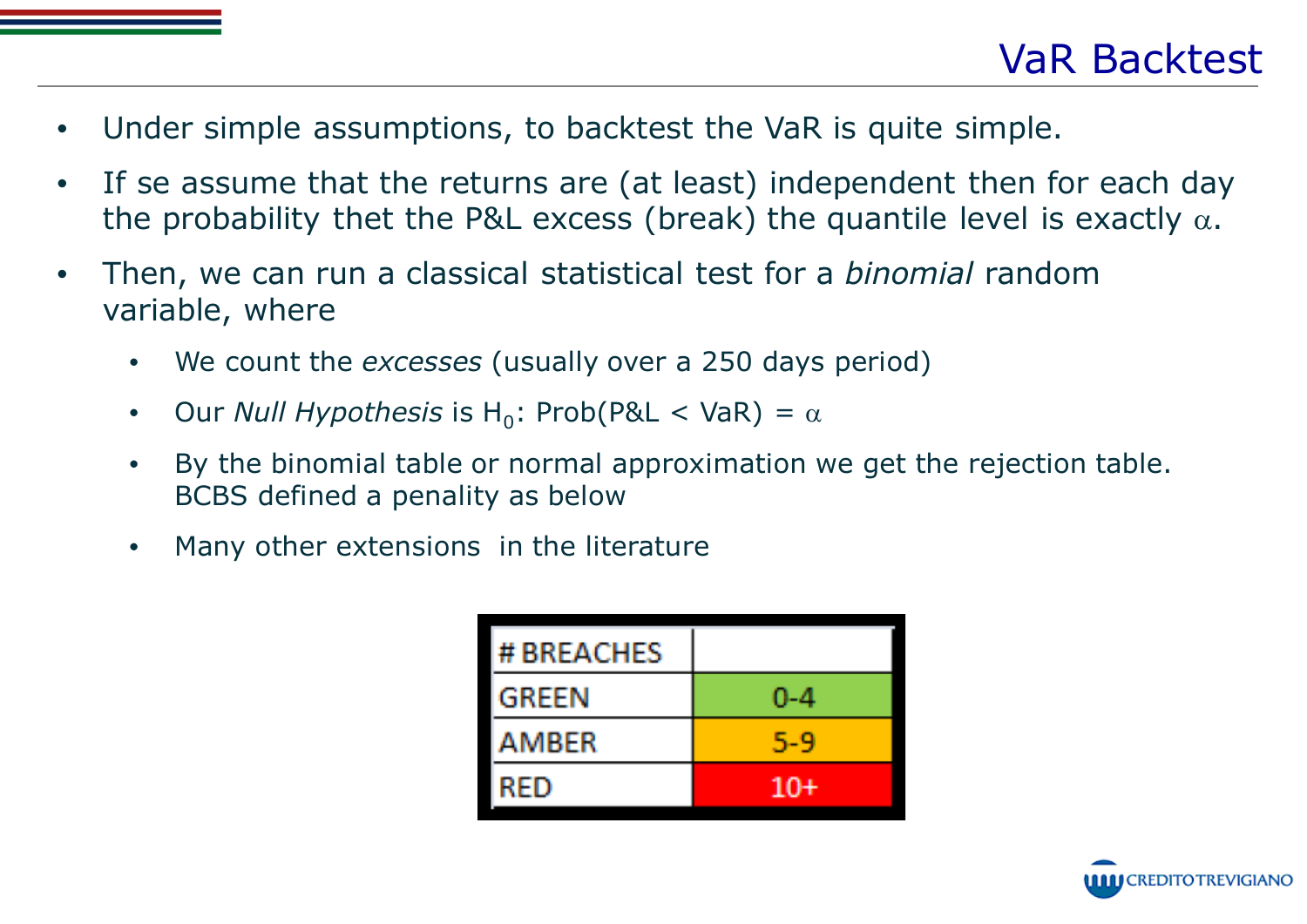- From an general perspective, the ES backtesting is more «abstract»
- Day by day, we compare P&L with **what**? In other terms, if we had each day the same ES we «could» compare the empirical returns distribution with the ES level, but in the day by day process I can not test  $P\&L_t$  vs.  $ES_{t}$ .
- That is why also in the BCBS remaks it was told «*ES... Is not a elicitable measure*». «To elicit» means:
	- To evoke
	- To extract
	- To give rise to ..
- Which strategy? THE BCBS paper 265 suggests:
	- **Enforcement** of the P&L attribution check, in order to select the eligible desks
	- A **combined backtesting** on both 97.5% and 99% VaR
	- Hence the backtesting would be based on different metrics w.r.t to the reporting risk measure

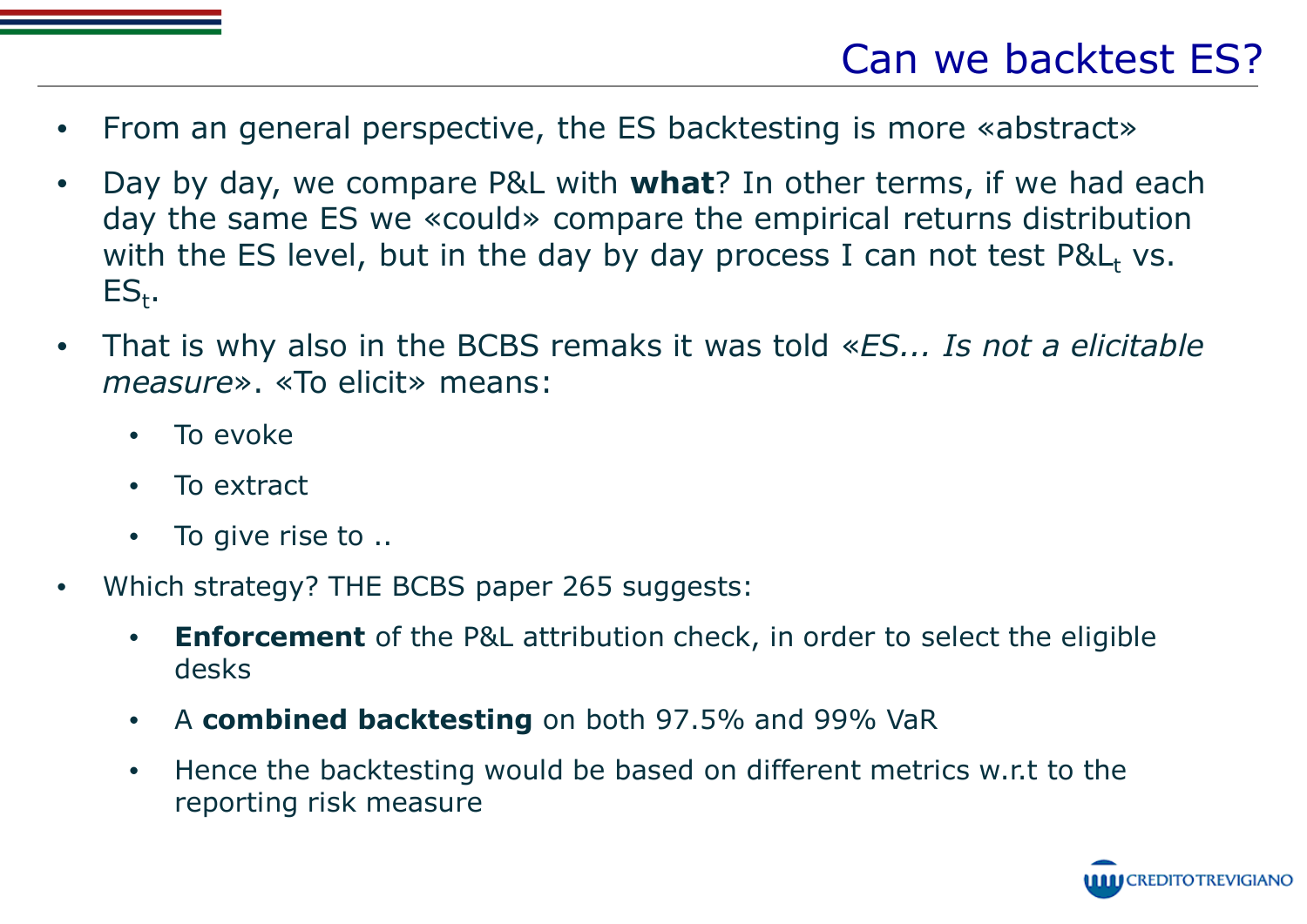# Yes, we can .. 1

- We can observe «where» the P&L occurs, see the picture
- We compute the *PiT* Probaility (\*) integral Transform going back to a  $U[0,1]$  situation, by comparing the histogram with the theoretical distribution
- Given the independence and by accumulating the results (e.g.250) we can build the statistical test. Is or not the sample drawn for a U[0,1] random variable? We can run several test, from KS to  $\chi^2$ ...





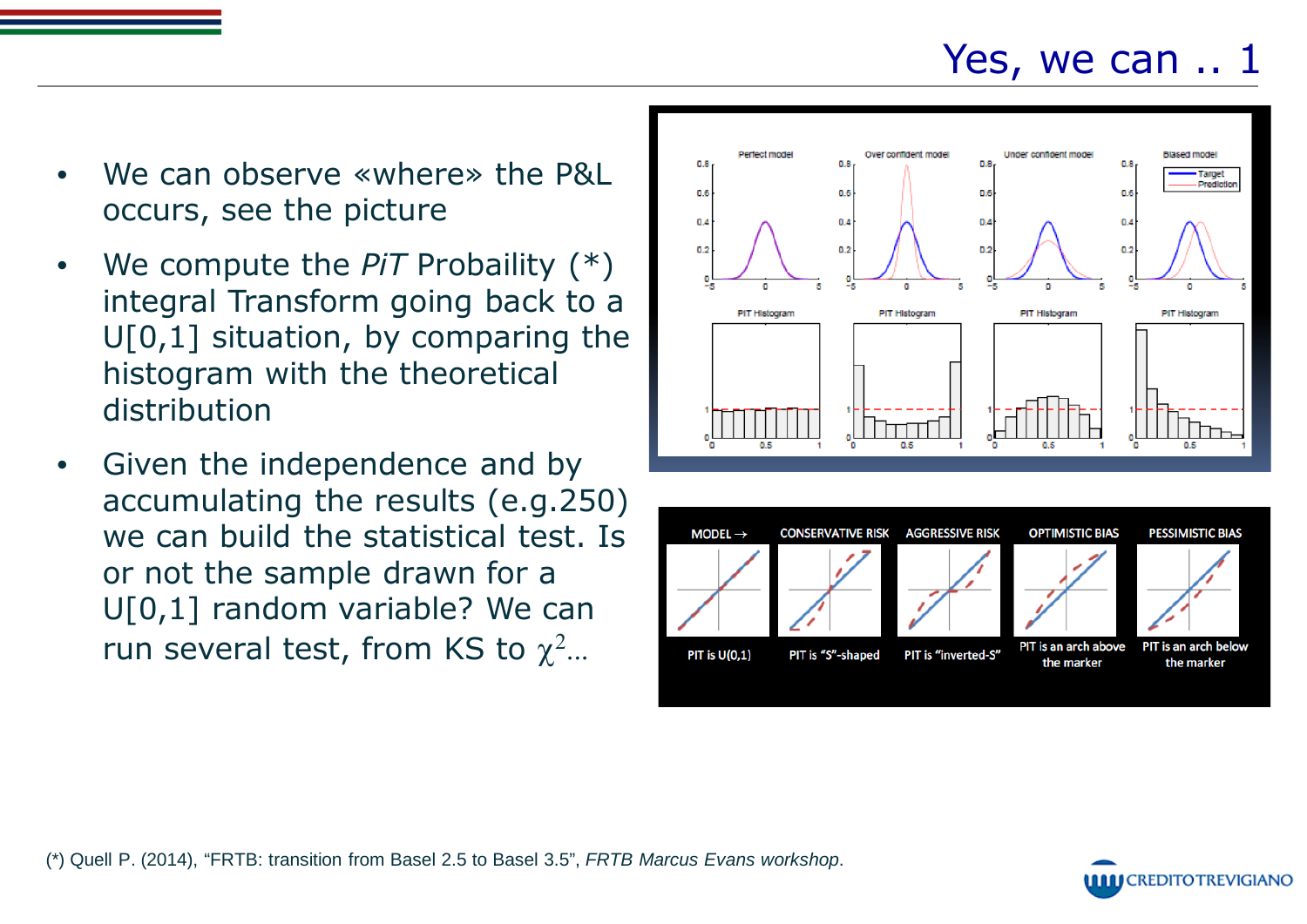- In their very recent paper, Acerbi et al (2014) re-state in a rigoruous framework the problem of the *elicitability* and show how to test in a reliable way the backtest.
- We recall that elicitability simply means that a statistics minimizes a *score* function. *Mean*, *median*, *quantiles* are elicitable, ES is not, this generated a debate about «can we backtest the ES?»
- Some tricks  $(*)$ . Strategy  $1 = \text{VaR}$  & ES jointly.

$$
\mathbb{E}\left[\left.\frac{X_t}{ES_{\alpha,t}}+1\right|X_t+VaR_{\alpha,t}<0\right]=0
$$

If  $VaR_{\alpha t}$  has been tested already we can separately test the magnitude of the realized exceptions against the model predictions. Defining  $I_t = (\tilde{X}_t + VaR_{\alpha t} <$ 0), the indicator function of an  $\alpha$ -exception, we define the test statistics.

$$
Z_1(\vec{X}) = \frac{\sum_{t=1}^{T} \frac{X_t I_t}{ES_{\alpha, t}}}{N_T} + 1
$$
\n(4)

For this test we choose a null hypothesis

$$
H_0: P_t^{[\alpha]} = F_t^{[\alpha]}, \ \forall t
$$

where  $P_t^{[\alpha]}(x) = \min(1, P_t(x)/\alpha)$  is the distribution tail for  $x < -VaR_{\alpha,t}$ . The alternatives are

$$
H_1: ES_{\alpha,t}^F \ge ES_{\alpha,t}, \text{ for all } t \text{ and } > \text{ for some } t
$$
  

$$
VaR_{\alpha,t}^F = VaR_{\alpha,t}, \text{ for all } t
$$

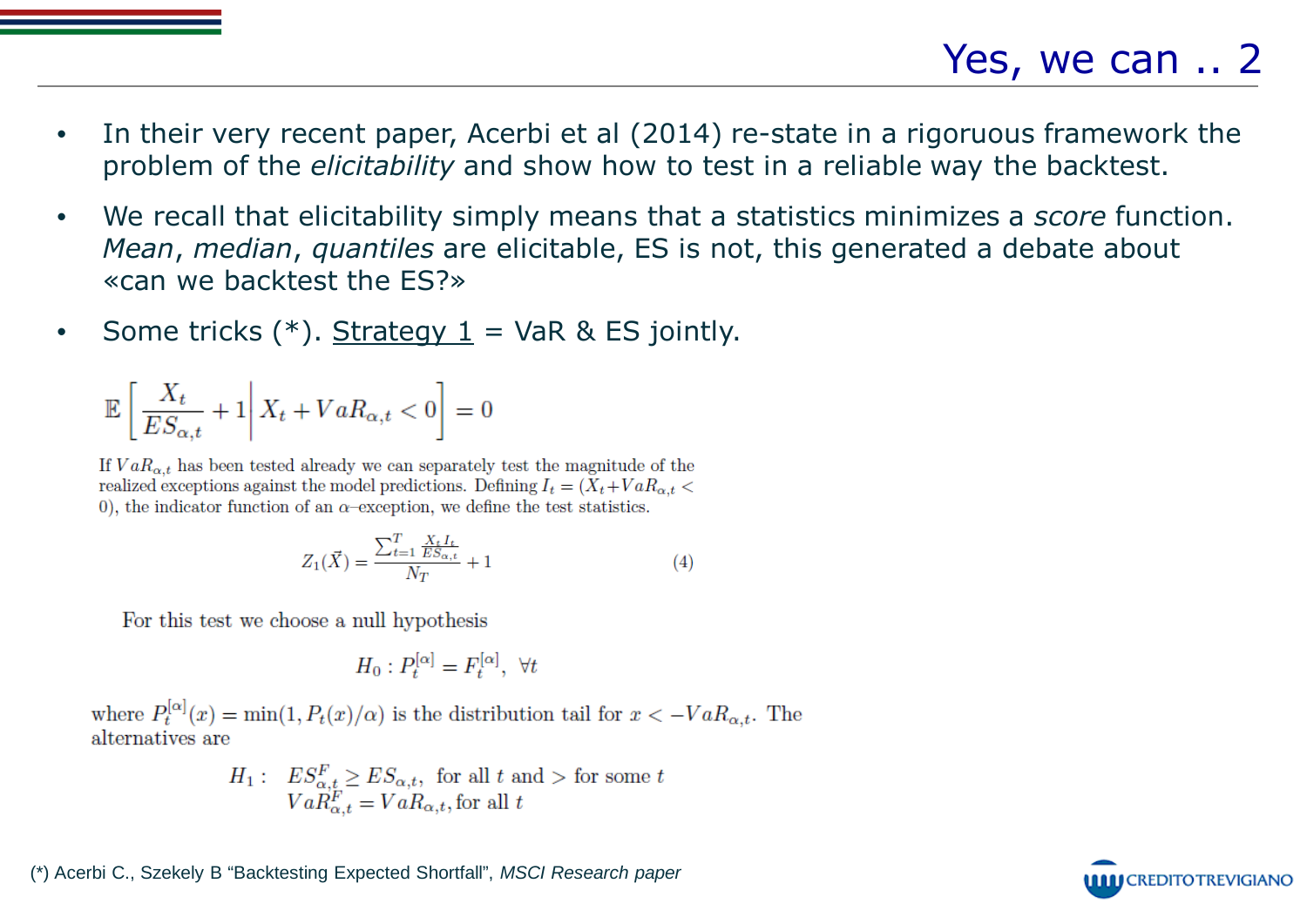$Strategy 2 = Backtest ES directly$ 

A second test follows from the unconditional expectation

$$
ES_{\alpha,t} = -\mathbb{E}\left[\frac{X_t I_t}{\alpha}\right]
$$
\n(5)

that suggests to define

$$
Z_2(\vec{X}) = \sum_{t=1}^T \frac{X_t I_t}{T \alpha E S_{\alpha,t}} + 1
$$
\n
$$
(6)
$$

Appropriate hypotheses for this test are

$$
H_0: P_t^{[\alpha]} = F_t^{[\alpha]}, \forall t
$$
  
\n
$$
H_1: ES_{\alpha,t}^F \ge ES_{\alpha,t}, \text{ for all } t \text{ and } > \text{ for some } t
$$
  
\n
$$
Va_{\alpha,t}^F \ge Va_{\alpha,t}, \text{ for all } t
$$

We have again  $\mathbb{E}_{H_0}[Z_2] = 0$  and  $\mathbb{E}_{H_1}[Z_2] < 0$  (proposition A.3). Remarkably, these results do not require independence of the  $X_t$ 's. Furthermore, the test can be immediately extended to general, non-continuous distributions, by replacing  $I_t$  with

$$
I'_t = (X_t + VaR_{\alpha,t} < 0) + \frac{\alpha - Prob[X_t + VaR_{\alpha,t} < 0]}{Prob[X_t + VaR_{\alpha,t} = 0]}(X_t + VaR_{\alpha,t} = 0);
$$

see eq.  $(4.12)$  in [1].

Test 2 jointly evaluates frequency and magnitude of  $\alpha$ -tail events as shown by the relationship

$$
Z_2 = 1 - (1 - Z_1) \frac{N_T}{T \alpha} \tag{7}
$$

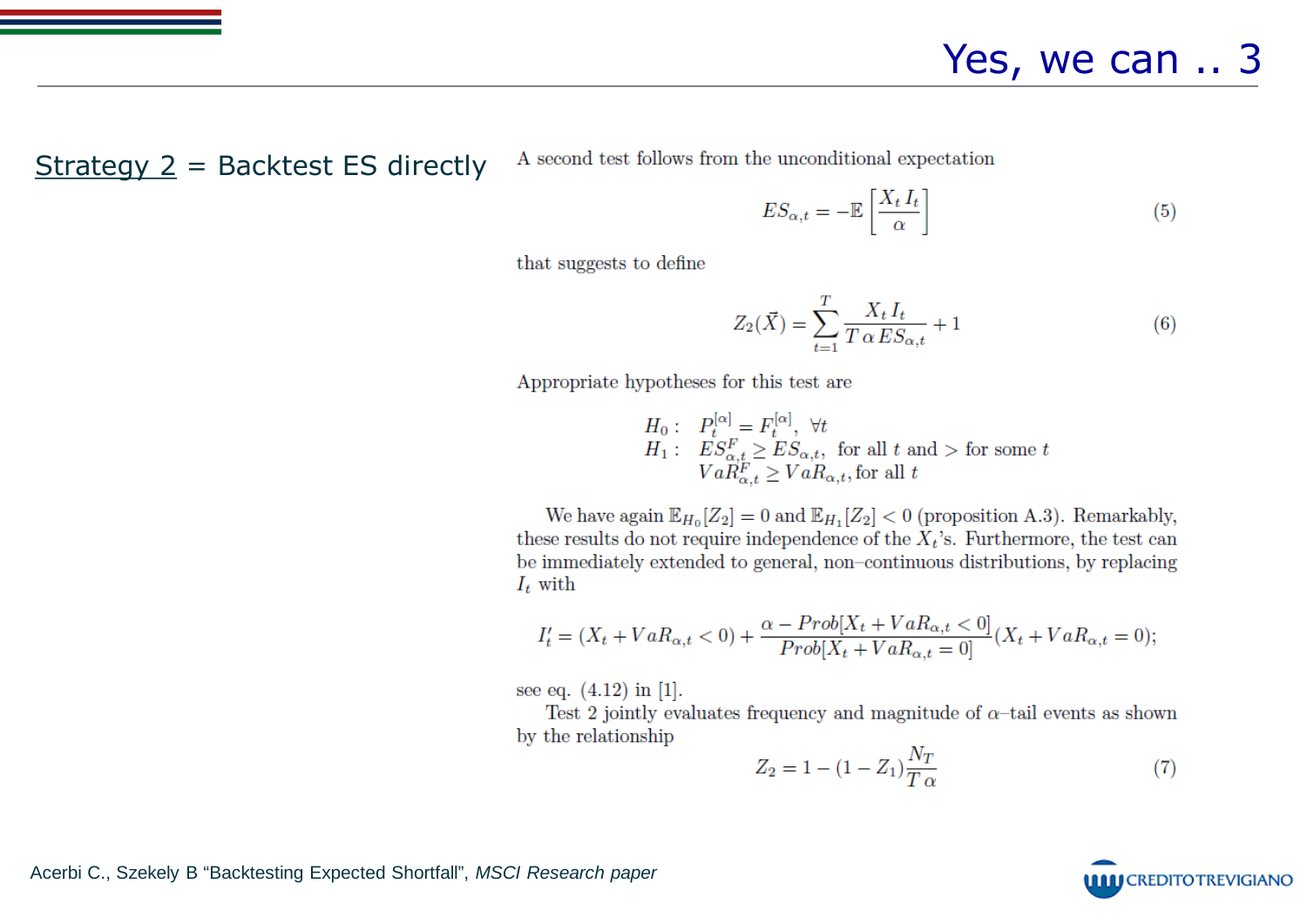Yes, we can .. 4

#### Strategy  $3 = U[0,1]$  & Ranks

This proposal (see «yes we can ..1») states a test statistics and a set of Hyptothesis to check if the sample of *forecast* distribution *P( )* applied to the  $P&L_t$  *i.e.*  $P_t(P&L_t)$ , is acceptably drawn from a *U[0,1]*. This is true if the model is perfect, i.e.  $P_t = F_t$ .

We recall that  $ES_t$  is an «output» of *Pt( ).*

Good *power* results of the tests are shown by MC experiments for the 3 strategies.

The *power* is the probability to reject properly H1 when it is false.

$$
\widehat{ES}_{\alpha}^{(N)}(\vec{Y}) = -\frac{1}{[N\alpha]} \sum_{i}^{[N\alpha]} Y_{i:N}
$$

$$
Z_3(\vec{X}) = -\frac{1}{T} \sum_{t=1}^T \frac{\widehat{ES}_{\alpha}^{(T)}(P_t^{-1}(\vec{U}))}{\mathbb{E}S_{\alpha}^{(T)}(P_t^{-1}(\vec{V}))} + 1
$$

 $H_0: P_t = F_t, \forall t$  $H_1: P_t \succeq F_t$ , for all  $t$  and  $\succ$  for some  $t$